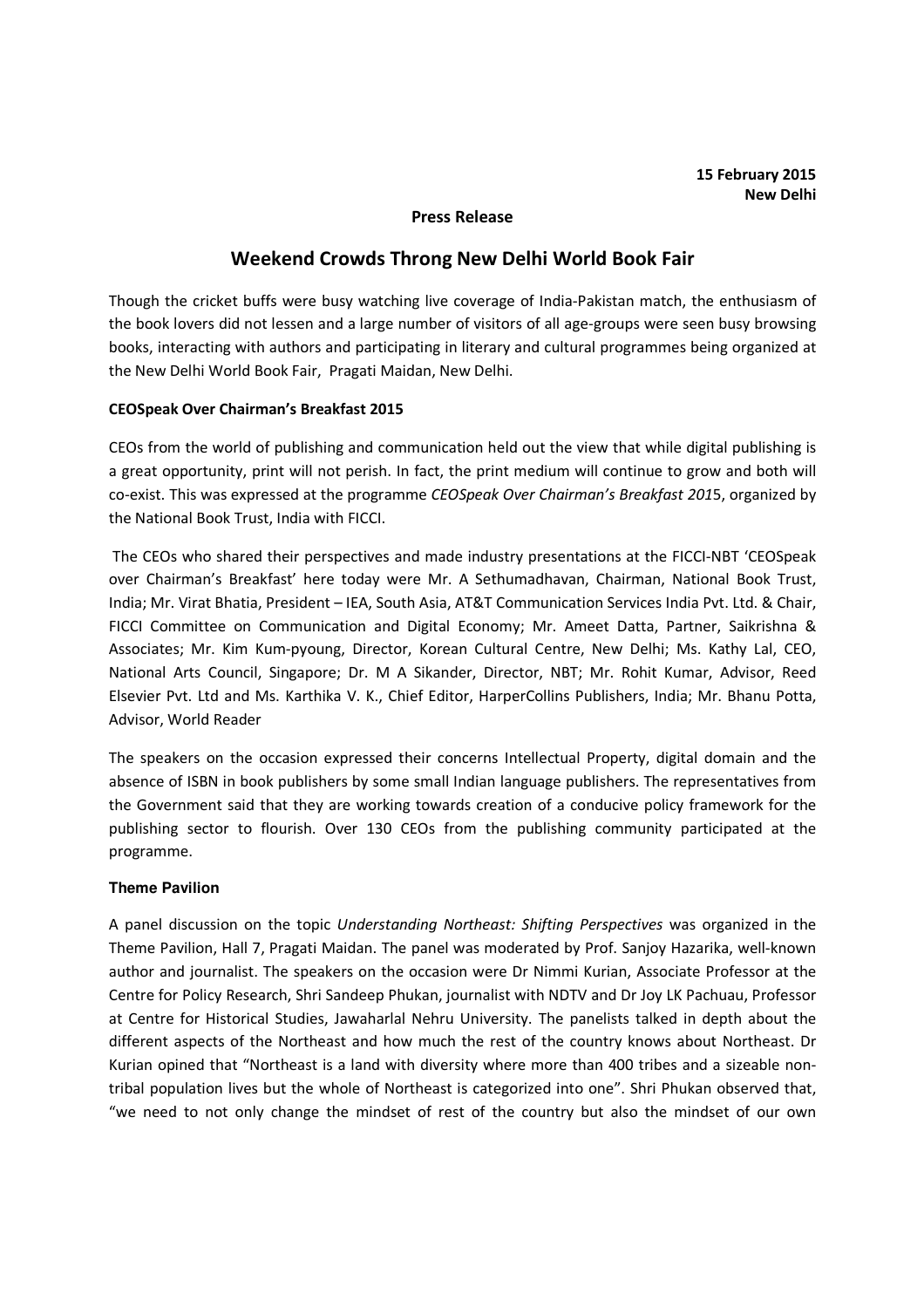people." Dr Joy remarked that, "Large part of mainland of India do not know about the region and therefore we need to talk more and more about the region, the nuances of the region and do a research on its history." Prof. Hazarika felt that "Northeast is no longer on edge but is very much here. In fact, Delhi has become the ninth state of Northeast."

A conversation with Shri Hemanta Jamatia, well-known folk singer from Tripura was organized at the Theme Pavilion. The programme was moderated by Shri Utpal Borpujari, film critic. Shri Jamatia talked about the folk culture of Tripura and presented songs in Kokborok language.Later, in the evening Monpa Film Sonam was screened and a conversation with its Director Shri Ahsan Muzid also took place. The film is based on Sahitya Akademi Award-winning Arunachali writer Yesse Dorjee Thangchi's Assamese novel Sonam.

# Children's Pavilion

Children had a pleasure with reading at the Children's Pavilion. Many activities for the children were organized at the Pavilion by the NBT's dedicated wing for children, National Centre for Children's Literature. The first session, a workshop on Cartoon and Comics was conducted by Shri Aabid Surti, wellknown illustrator and author and Shri Sharad Sharma. Shri Surti informed children that to create an illustration, it is necessary to think about the story, its characters and their appearance. The children created attractive cartoons on their favourite ideal persons like their father, mother, uncles etc. NBT in association with Navrattan Foundation organized a presentation on Indian folk music and dance was organized in which children through various dance forms like Bihu, Kathakali, Braj Holi etc depicted the theme of Upnishad stories based on Lord Krishna. NBT in association with Sawan Kirpal Ruhani Mission organized an interactive Storytelling Session where children were asked to give a positive end to the story.

Later a panel discussion on the topic Use of Multi-media in Writing in association with Open Doors was organized. The speakers on the occasion were Ms Padmaja Joshi, journalist at Times Now, Soumya Kulshreshtha, blogger, Sahdi Sharma, from Campfire and Natasha Bhamri, author. They discussed about the changes that have taken place over the years in writing form and the role multi-media is playing in writing.

#### Foreign Pavilion

At Singapore pavilion, a discussion on the topic Of Heritage and Memoirs was organized where the book lovers were introduced to the heritage, culture and history of Singapore. The programme was conducted by the authors Josephine Chia and Rosemarie Somaiah. They talked about their books, Frog Under a Coconut Shell and Gateway To Singapore Culture.

At the Events Corner, India-Korean Reading Event with Indian Poets was organized in which Korean Poets: Choi Seugho and Choi Jeongrye and Indian poets: Prof. Divik Ramesh and K. Srilata participated and rendered English and Korean poems. Prof. Divik Ramesh also presented the Hindi translation of these poems to the audience.